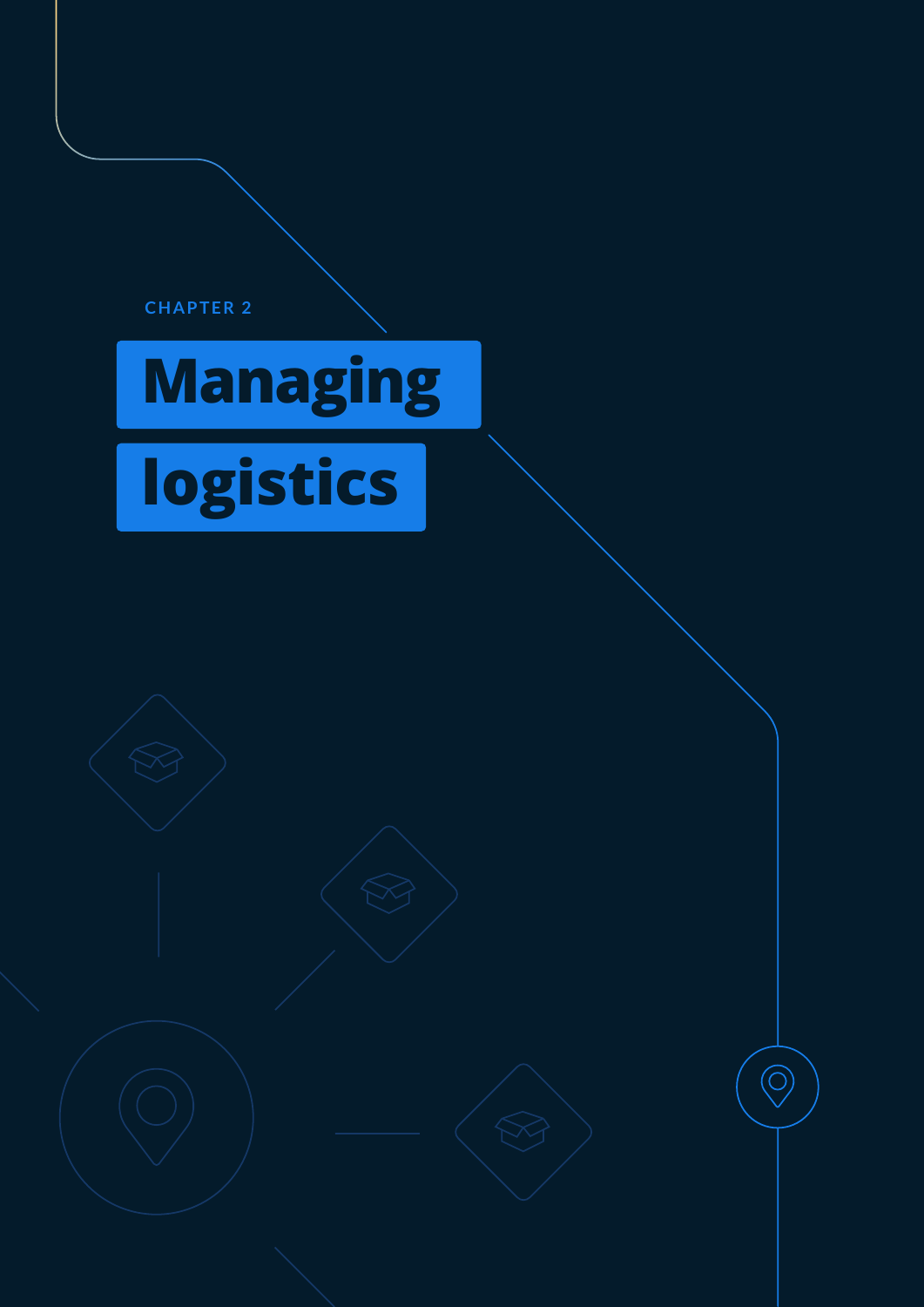## <span id="page-1-0"></span>**Contents**

#### **Managing logistics**

| Introduction                     |   |
|----------------------------------|---|
| Plan your logistics              | ₹ |
| Work out shipping                |   |
| Find out more about going online |   |
| About PayFast                    |   |

# **Introduction**

The PayFast Guide to Going Online is a comprehensive ebook to help aspiring entrepreneurs such as yourself turn your hobby into a successful online business.

to efficiently manage your logistics, including sourcing and managing inventory as well as shipping. Within this chapter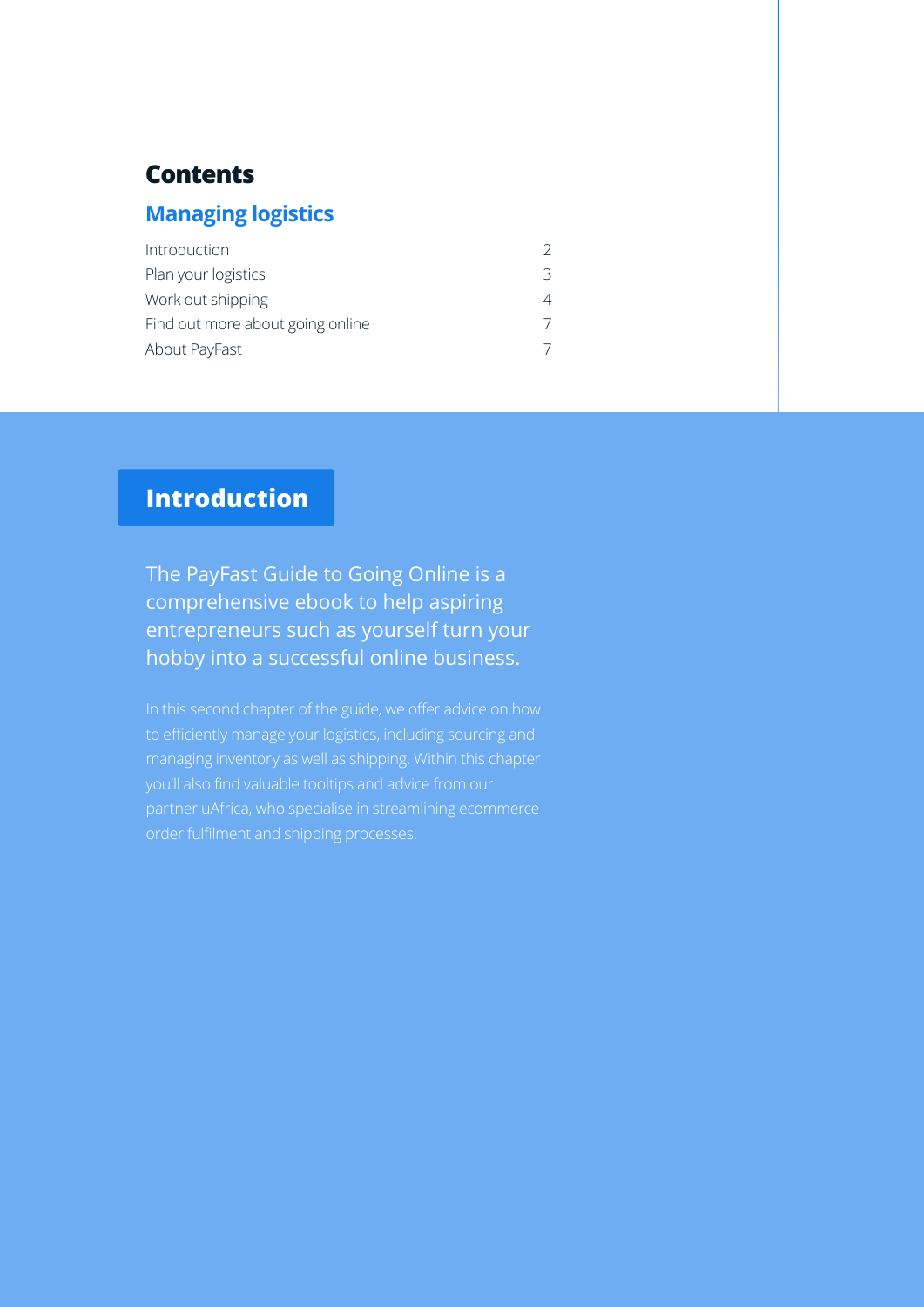<span id="page-2-0"></span>

# LOGISTICS

Before you can even think about starting to sell online it's important to get to grips with your supply chain and inventory management. Do you have capacity to source your products and then store your inventory in your house or office, or will you have to rely on third parties to store and ship your products?

To sort out your logistics you need to do the following:

- 1. Identify potential suppliers and distributors
- 2. Determine their location, ease of accessibility and how cost effective their products and services are
- 3. Form relationships with them

# **Tooltip: Storing and managing inventory**

get an order you can package it and send it to your customer. Doing this can save you money as you won't have to pay third parties for warehouse management.

If you are running a bigger operation, you can outsource your logistics by integrating your shopping cart platform with a third party provider's warehouse system. When

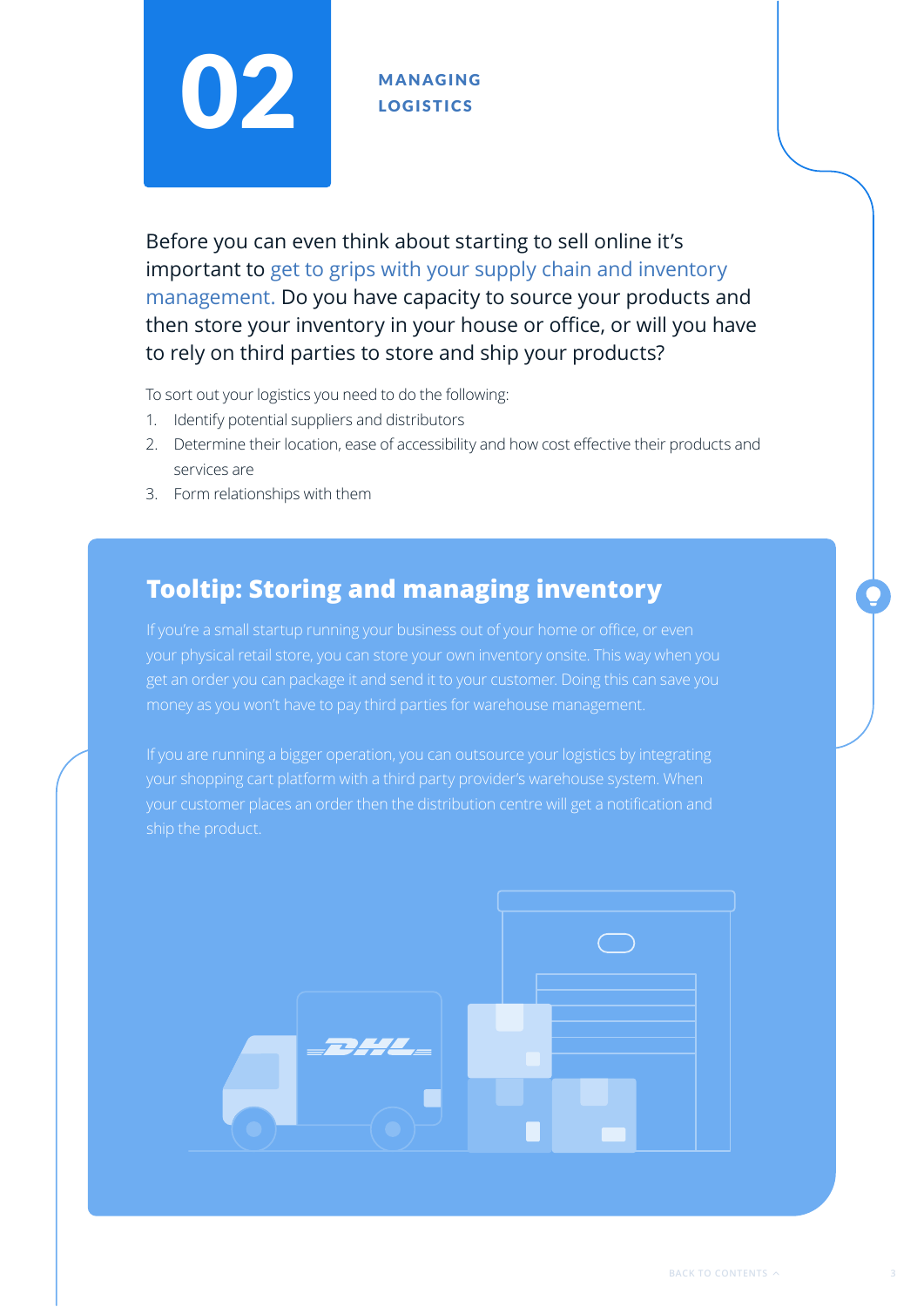## <span id="page-3-0"></span>**Tooltip: Logistics**

- **•** When it comes to logistics, a solution like uAfrica can assist in getting quotes from various couriers, generating automated shipping labels, and managing all your products and information, visit **<uafrica.com>**
- information, visit **<parcelninja.com>**

#### **Work out shipping**

When a customer checks out on your online store, your shopping cart platform should trigger your inventory system. Most ecommerce platforms include integrated solutions that will manage your inventory, so when an order is successfully placed your inventory will automatically adjust. When you get the notification it's time to ship the product.

For shipping, it's important to choose a trusted shipping company so that the products get delivered in a timely manner. When it comes to covering shipping costs there are a number of options you can look into, such as including the shipping costs in the products pricing to offer free shipping, having a fixed shipping cost for all products, adjusting it for the number of items purchased or offering free shipping when the total reaches a certain amount, such as R500 or more.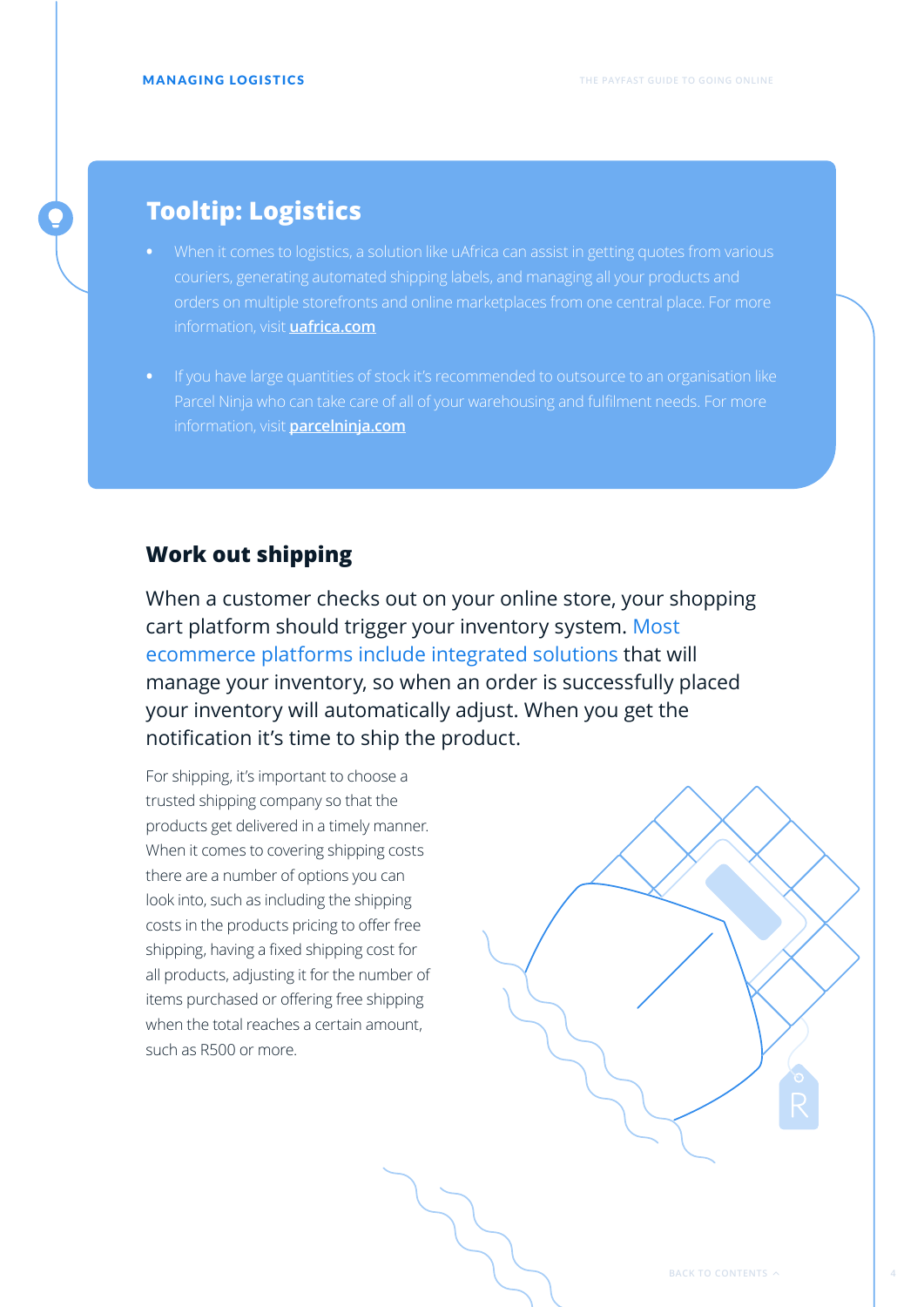# **Tooltip: Logistics**

- **• [The Courier Guy](https://www.thecourierguy.co.za/)**
- **• [MDS Collivery](https://collivery.net/)**
- **• [Dawn Wing](http://www.dawnwing.co.za/)**
- **• [Fast Way Couriers](https://www.fastway.co.za/)**
- **• [Sendr](https://www.sendr.co.za/)**

track of their package.

# **UAfrica's top 3 pro tips for working out pricing and shipping**



Always look at the volumetric weight versus the actual weight when you are in the process of calculating your pricing and shipping rates. Depending on your product, these two weights can differ exponentially and can affect what you will end up paying when shipping your orders out.

Knowing the greater of these two weights (and thus what the couriers will end up charging you on) can help you more accurately calculate your pricing and shipping rates.



**VS**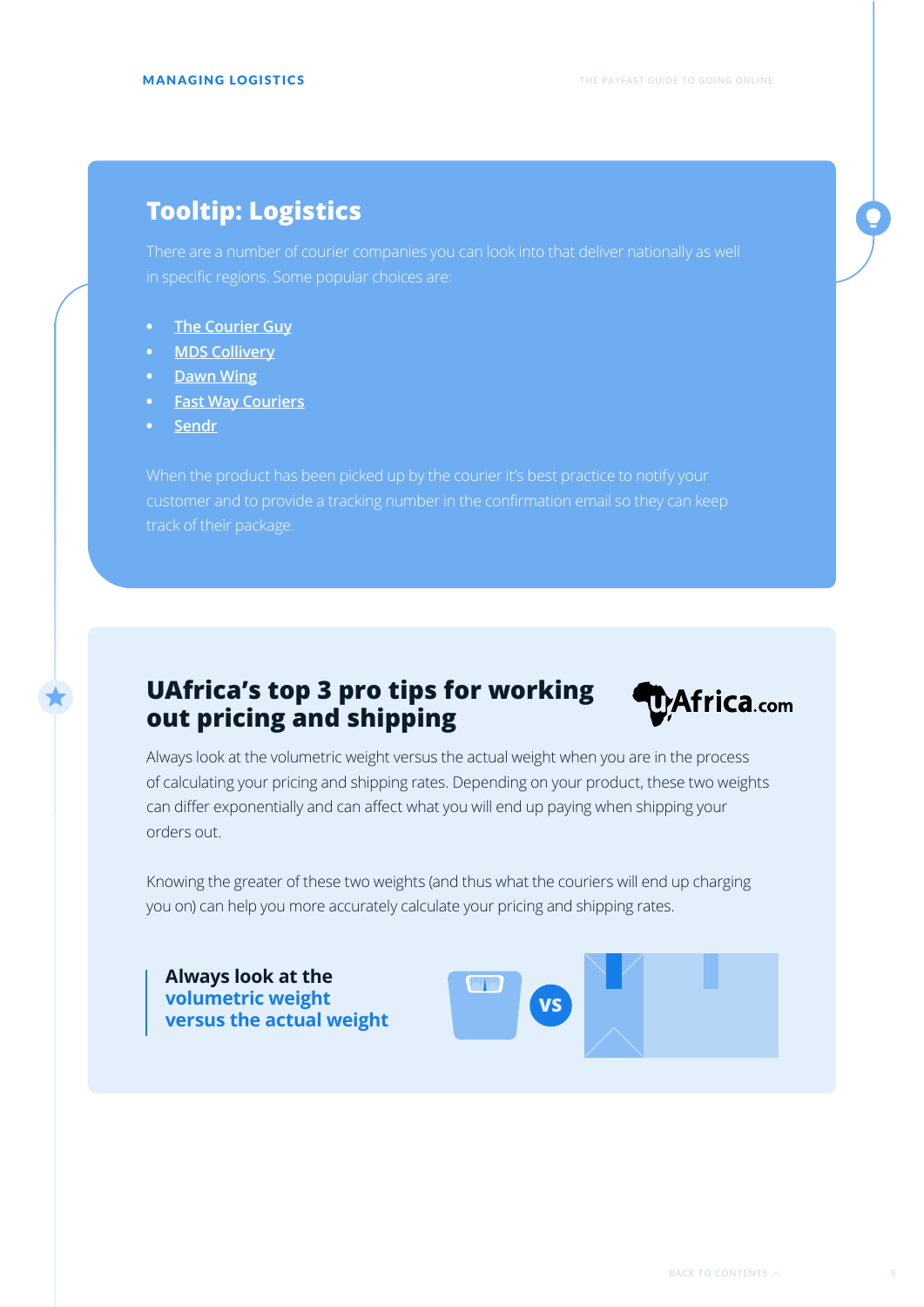Take returns and replacements into consideration. Some products have a higher return rate than others - like clothing and shoes - and others may have a high replacement rate like glass or other fragile products. Remember to take these costs into consideration when calculating your pricing, as these costs can accumulate quickly and start affecting your bottom line.



#### **Some products have a higher return rate than others**

Finally, monitor, monitor, monitor. After a few months of operating, you will be able to see if you are covering costs or not. If necessary, change your shipping rates. You may win some, you may lose some, but you must be sure that your business is running at a profit.

**You must be sure that your business is running at a profit**